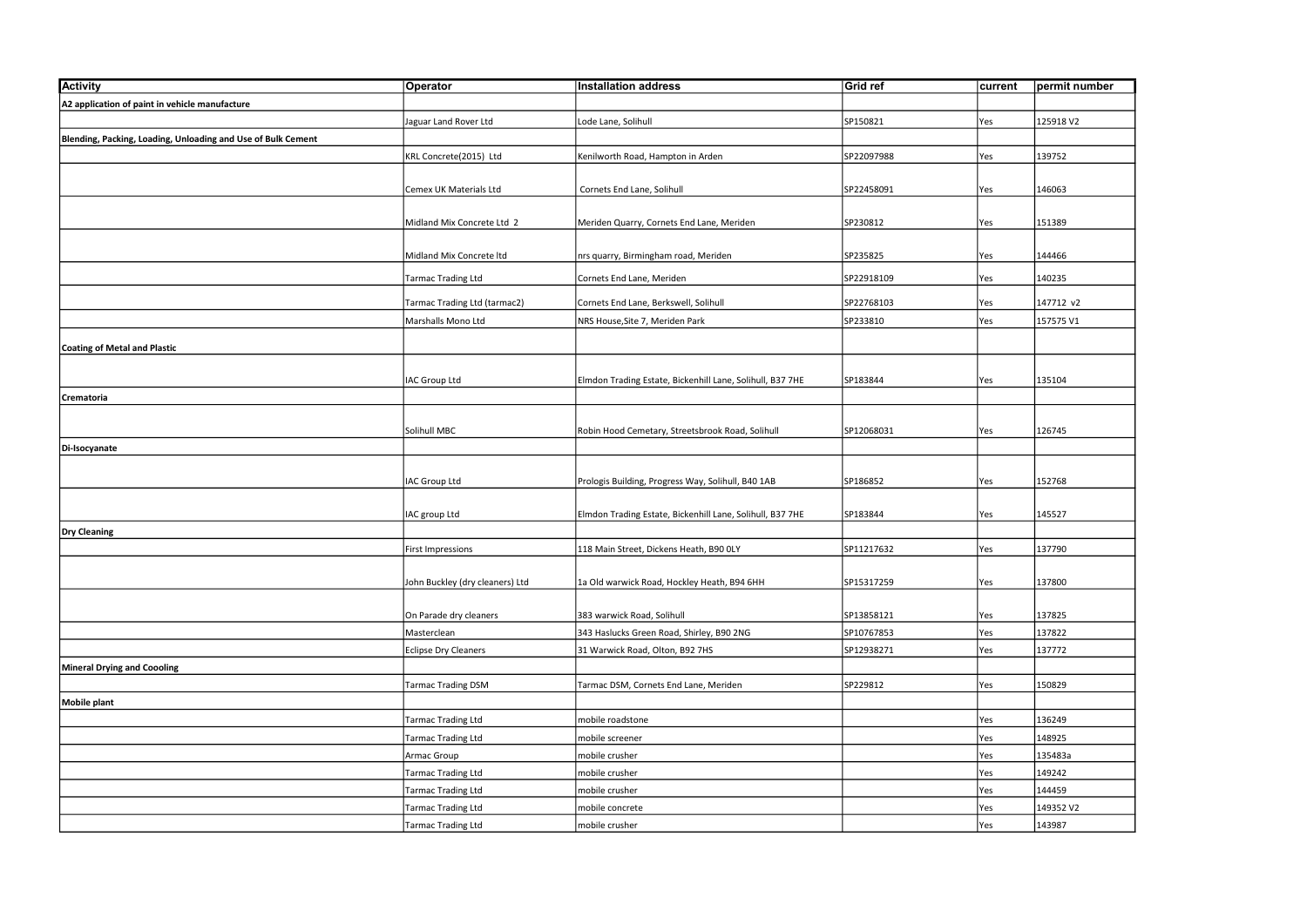|                                                     | Tarmac Trading Ltd           | mobile cement                                                                 |            | Yes        | 152504(Elba) |
|-----------------------------------------------------|------------------------------|-------------------------------------------------------------------------------|------------|------------|--------------|
|                                                     | Tarmac Trading Ltd           | mobile crusher                                                                |            | yes        | 156544       |
|                                                     | Tarmac Trading Ltd           | mobile crusher                                                                |            | Yes        | 144703 V2    |
|                                                     | Tarmac Trading Ltd           | mobile crusher                                                                |            | lyes       | 155494       |
|                                                     | Tarmac Trading Ltd           | mobile crusher                                                                |            | yes        | 155974       |
|                                                     | Tarmac Trading Ltd           | mobile crusher                                                                |            | Yes        | 155973       |
|                                                     | Tarmac Trading Ltd           | mobile crusher                                                                |            | Yes        | 157527       |
|                                                     | Tarmac Trading Ltd           | mobile cement                                                                 |            | Yes        | 145578 um6   |
|                                                     | Tarmac Trading Ltd           | mobile crusher                                                                |            | Yes        | 157525       |
|                                                     | Tarmac Trading Ltd           | mobile cement                                                                 |            | Yes        | 144656       |
|                                                     | Armac Group                  | mobile crushers                                                               |            | <b>Yes</b> | 135484       |
|                                                     | Tarmac Trading Ltd           | mobile cement                                                                 |            | Yes        | 122105 um    |
|                                                     | Tarmac Trading Ltd           | mobile cement                                                                 |            | <b>Yes</b> | 122946 um    |
|                                                     | Tarmac Trading Ltd           | mobile cement                                                                 |            | Yes        | 133103       |
|                                                     | Tarmac Trading Ltd           | mobile crusher                                                                |            | Yes        | 144423 V2    |
|                                                     | Tarmac Trading Ltd           | mobile cement                                                                 |            | <b>Yes</b> | 140493 um5   |
|                                                     | Tarmac Trading Ltd           | mobile crusher                                                                |            | Yes        | 146478       |
|                                                     | Tarmac Trading Ltd           | mobile crusher                                                                |            | Yes        | 147949       |
|                                                     | Tarmac Trading Ltd           | mobile crusher                                                                |            | <b>Yes</b> | 143985 gipo2 |
|                                                     | Tarmac Trading Ltd           | mobile roadstone                                                              |            | <b>Yes</b> | 145207       |
|                                                     | Tarmac Trading Ltd           | mobile roadstone                                                              |            | Yes        | 145208       |
|                                                     | Tarmac Trading Ltd           | mobile roadstone                                                              |            | lYes       | 136250       |
| <b>Respraying of Road Vehicles</b>                  |                              |                                                                               |            |            |              |
|                                                     |                              |                                                                               |            |            |              |
|                                                     | BHM autobodies Itd           | Accident repair centre, waterloo avenue, Fordbridge, Solihull, B37 SP17838801 |            | <b>Yes</b> | 75141        |
|                                                     |                              |                                                                               |            |            |              |
|                                                     | City Centre Car Care Co Ltd  | Vulcan Road, Solihull                                                         |            | <b>Yes</b> | 156093       |
|                                                     |                              |                                                                               |            |            |              |
|                                                     | <b>Whale Tankers</b>         | Whale Tankers, Ravenshaw lane, Solihull, B91 3QT                              | SP17587897 | <b>Yes</b> | 143680       |
| Unloading of Petrol into Storage at Petrol Stations |                              |                                                                               |            |            |              |
|                                                     | Eurogarages Ltd              | Hobs Moat S/S, Hobs Moat Lane, Solihull, B92 8JN                              | SP14718304 | <b>Yes</b> | 123320       |
|                                                     |                              |                                                                               |            |            |              |
|                                                     | Shell Retail UK              | Shell Shirley Triangle, 470 Stratford Rd B90 3LU                              | SP12207811 | Yes        | 143948       |
|                                                     | Asda                         | Haslucks Green Road, Parkgate                                                 | SP115795   | <b>Yes</b> | 144539       |
|                                                     | Jaguar Land Rover Ltd        | Land Rover Ltd, Lode Lane, Solihull                                           | SP150821   | Yes        | 143382       |
|                                                     |                              |                                                                               |            |            |              |
|                                                     | Wm Morrisons Supermarket plc | 276 Chester Road, B36 OLB                                                     | SP16218923 | Yes        | 133366       |
|                                                     | Eurogarages Ltd              | Widney S/s, Widney Rd, Knowle, B93 9DZ                                        | SP16997599 | Yes        | 122273       |
|                                                     | Sainsburys Ltd               | Grange Road B98 8QR                                                           | SP16837494 | Yes        | 144268       |
|                                                     |                              |                                                                               |            |            |              |
|                                                     | Rontec Watford Ltd           | Timberley S/S 296-306 Chester Road, B36 OLB                                   | SP16378922 | Yes        | 125266       |
|                                                     |                              |                                                                               |            |            |              |
|                                                     | Tile Cross Service Station   | Tile Cross Filling Stn, Cooks Ln, B37 6PB                                     | SP16468726 | <b>Yes</b> | 131340       |